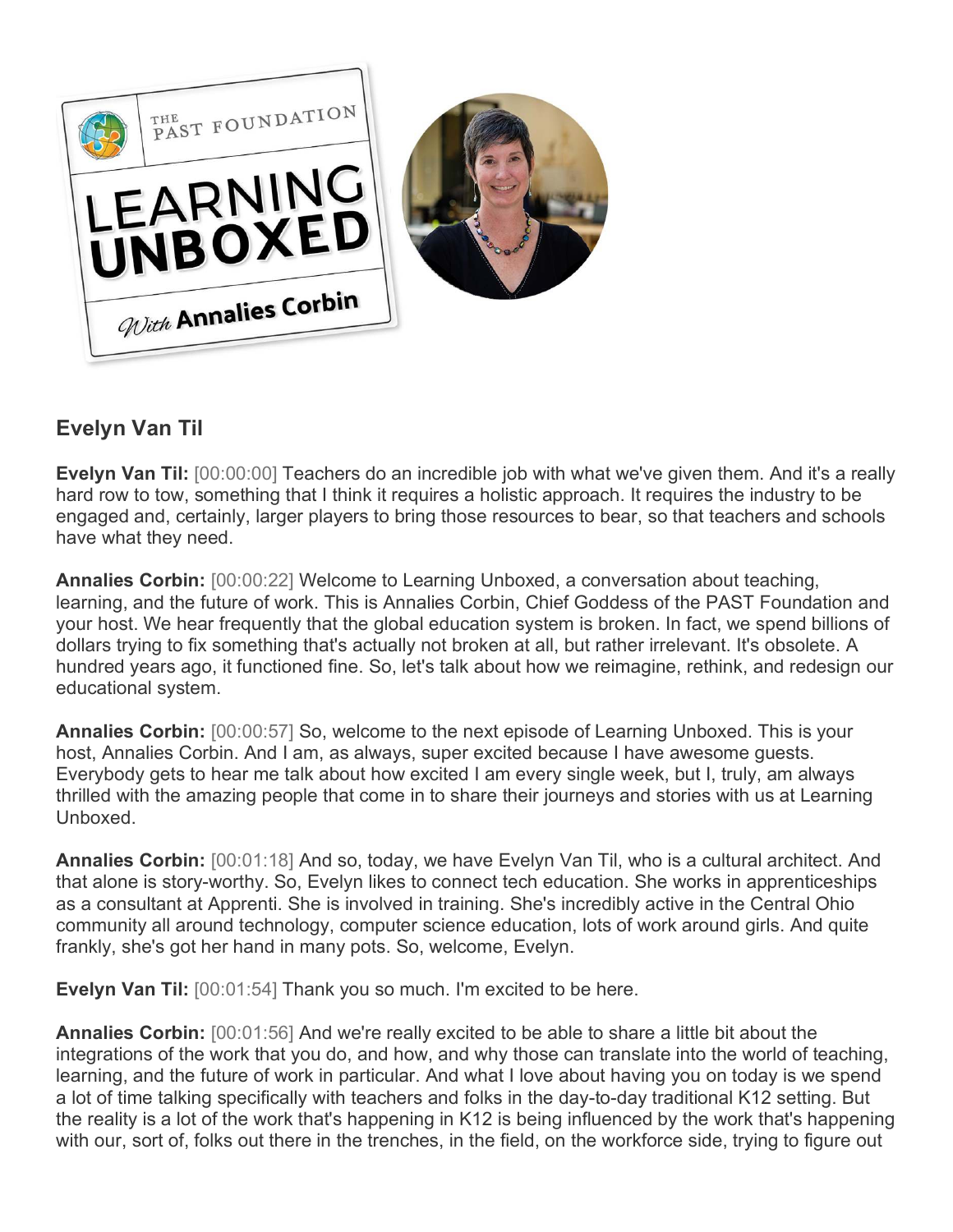how do we, sort of, change the paradigm we're all living in. And that's kind of the work that you're in. So-

**Evelyn Van Til:** [00:02:39] Absolutely.

**Annalies Corbin:** [00:02:40] ... hundred-thousand-foot view, Evelyn, who the heck are you, and what are you doing?

**Evelyn Van Til:** [00:02:45] It's a great question. And I'm excited to be here to share pieces of the story. I moved to Ohio, grew up in Chicago. I came here to go out of state. And like many people, didn't plan to stay, but here I am. I got connected, found some roots in neighborhoods, and events, and relationships, and really loved the work that I was doing, and continued to—continue to grow. And, hopefully, we have in front of us the opportunity here to shape our region as a real leader in opportunity making for people of all ages. And technology is just driving a lot of that innovation. We certainly see that at the K12 level. But you and everyone else, we've seen huge shifts in the workforce in the last 20 years or so.

**Annalies Corbin:** [00:03:35] Absolutely.

**Evelyn Van Til:** [00:03:37] And the expectations that you can work technology. And whether or not you see yourself in tech is a different thing than utilizing technology, which is touching every piece of the work that we're doing. And that's everything from retail, and food service, and warehousing logistics, to things that we might think of in tech, in development, and the cutting-edge innovation work that you see at startups.

**Annalies Corbin:** [00:04:05] And it's really, really critically important. I think that that's a key spot to really launch, and then dig on this conversation because circling back around to your original comment, like you, I was not a Columbus native; and yet, I found myself here. And I can't imagine myself working any place else. Columbus is an amazing community. It is truly-

**Evelyn Van Til:** [00:04:31] Absolutely.

**Annalies Corbin:** [00:04:31] ... epically amazing community. And people ask me all the time, why on earth are you guys in Columbus? And my response is, there is not a better place to be in the innovation space right now in our country. In many ways, we are leading the way because there's so much startup, there's so much innovation, there's so much collaboration. And whether you're talking about smart cities or the host of other initiatives that have found their way here, we also have headquarters of some amazing long-term companies here but, also, new startups that have grown and grown really fast and are changing the landscape in their own space. And so because of all of that, this is a community that embraces innovation, and change, and entrepreneurship, and the notion of redefining both teaching, learning, and, ultimately, work in that space. And I think that tech field collectively here are really, really pushing on all sides.

**Evelyn Van Til:** [00:05:33] Absolutely. It's been an amazing journey to see in the last 20 years Columbus growing up. When I first moved here to go to Ohio State, I confess, I hadn't looked at the city. I looked at universities. I looked at programs. I made my choices based on a lot of those factors, and it just happened to be Columbus.

**Annalies Corbin:** [00:05:48] Right.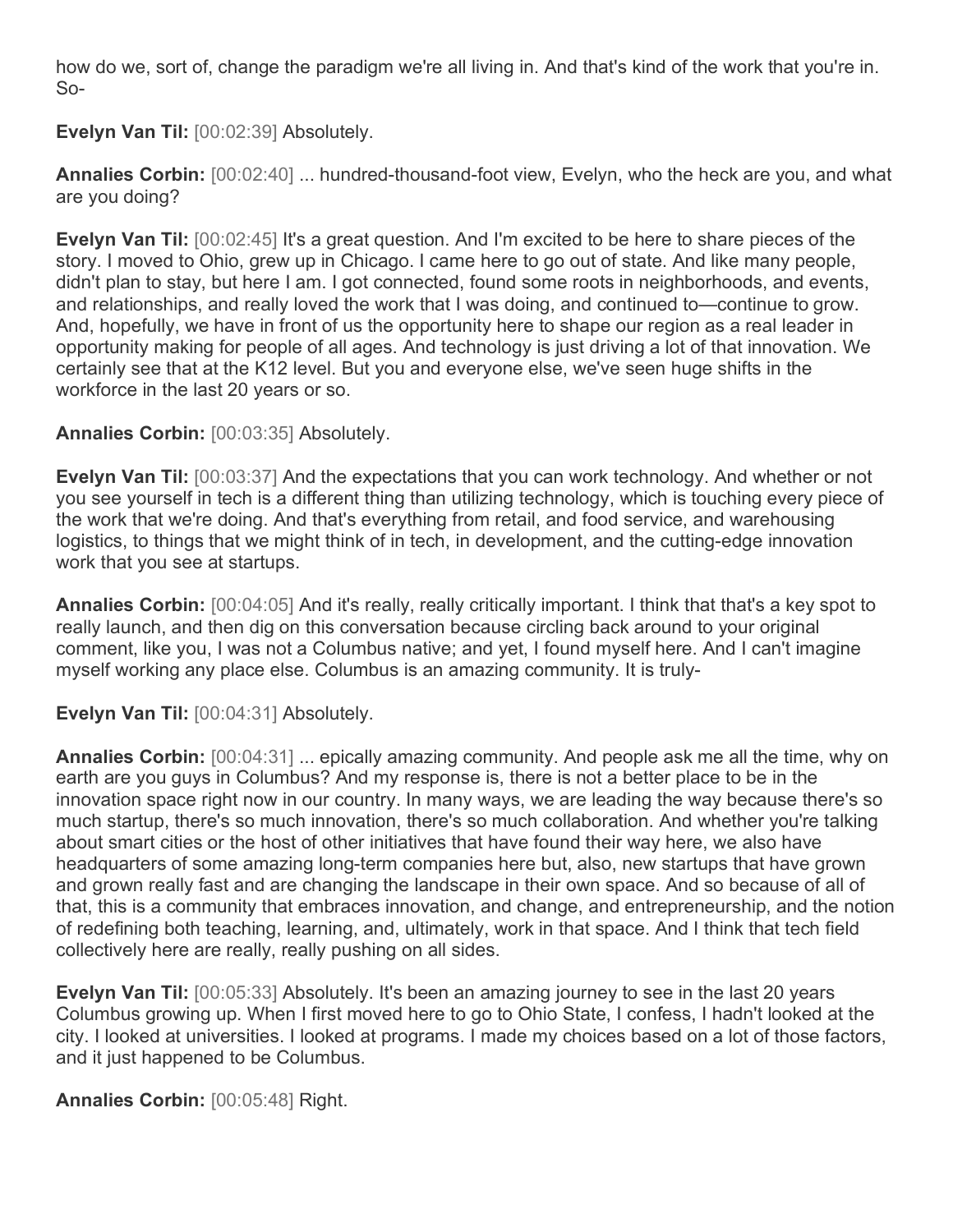**Evelyn Van Til:** [00:05:49] And then, I got here. I was immersed in the university. As I graduated and moved into the workforce, I began to find myself in the city. And at that time, 20 years ago or so, this city was still finding itself. And I think in some ways, we still are finding ourselves.

**Annalies Corbin:** [00:06:08] Absolutely.

**Evelyn Van Til:** [00:06:08] Still a really new city. I'd come from Chicago. I expected certain things, didn't always see them when I got here. But then as I was here, they were emerging, or I discovered them.

## **Annalies Corbin:** [00:06:19] Right.

**Evelyn Van Til:** [00:06:20] Great coffee stops, [crosstalk], many of the other—farmers markets, and things that really I had missed coming from Chicago. And the tech innovations, I think, follow on the tale of food and drink. We've seen an emergence of food and drink that has, in many ways, both transformed our communities, and the ways in which we connect and share our meals together, and cultural opportunities to have food from all around the world and many varieties of it. The tech innovations and the changes in the workforce are things that are, I think, driving us to this next level. And the analogy I use, and I don't know if it's helpful, but when I got here, I felt like Columbus is like a pimply, self-loathing teenager, full of derogatory remarks about themselves, and still trying very much to just find themselves in the world. And at this point, I would say, we're definitely that strutting 20 something. They found themselves. They're still discovering those next pieces but not in a legacy city kind of way.

**Annalies Corbin:** [00:07:26] Right, right. That's [crosstalk].

**Evelyn Van Til:** [00:07:27] So, today, Cleveland and Chicago, like they have enough formed identity, and they've got their own challenges, certainly, and we share some of them. But Columbus's ability to innovate, and embracing of change, and certainly the collaborative spirit is something that when I was finding myself in the workforce, and I said I hadn't planned to stay here, but I looked around, and I would interview in different cities, and look at the culture there, and make the considerations, it's not better. It's just not better than what I have, and I like it, and it really was a revelation for me personally. Wow, I want to stay here. I want to put roots down. I have the potential to make good impacts here. And now, many years later, continuing to see the ways in which we can continue to drive that and open doors for more and more people. And certainly, the startup scene is one that I would say in the last two to three years, it's been a really interesting ride.

**Annalies Corbin:** [00:08:30] And I think that it's not only an interesting ride, I'll be perfectly honest with you because it was funny, folks don't think of PAST necessarily as a startup, but I push on it a little bit in the sense that PAST is an organization. We've been around almost 20 years since our 19th year. So, next year, I get to plan, hey, 20 years. How "wow" is that, right? But the work at the Innovation Lab, this is, in fact, relatively new, right? We opened the doors in 2016. So, it takes—and even when we opened in 2016, we didn't even have our first full academic year until the fall. So, we're really only on our second full, big, giant year in. And in many ways, what happens here, it's certainly influenced by the startup mentality of this town.

**Annalies Corbin:** [00:09:19] But I would also say that both the work here and the startup mentality of this town has had deep influences in what's happening in the education space in this community as well. And so, part of that comes from the big push and ethos about a decade ago around STEM and STEM education, very applied teaching and learning. But it's been rejuvenated. And maybe that's the way to think about it. I think the startup atmosphere, and environment, and landscape in our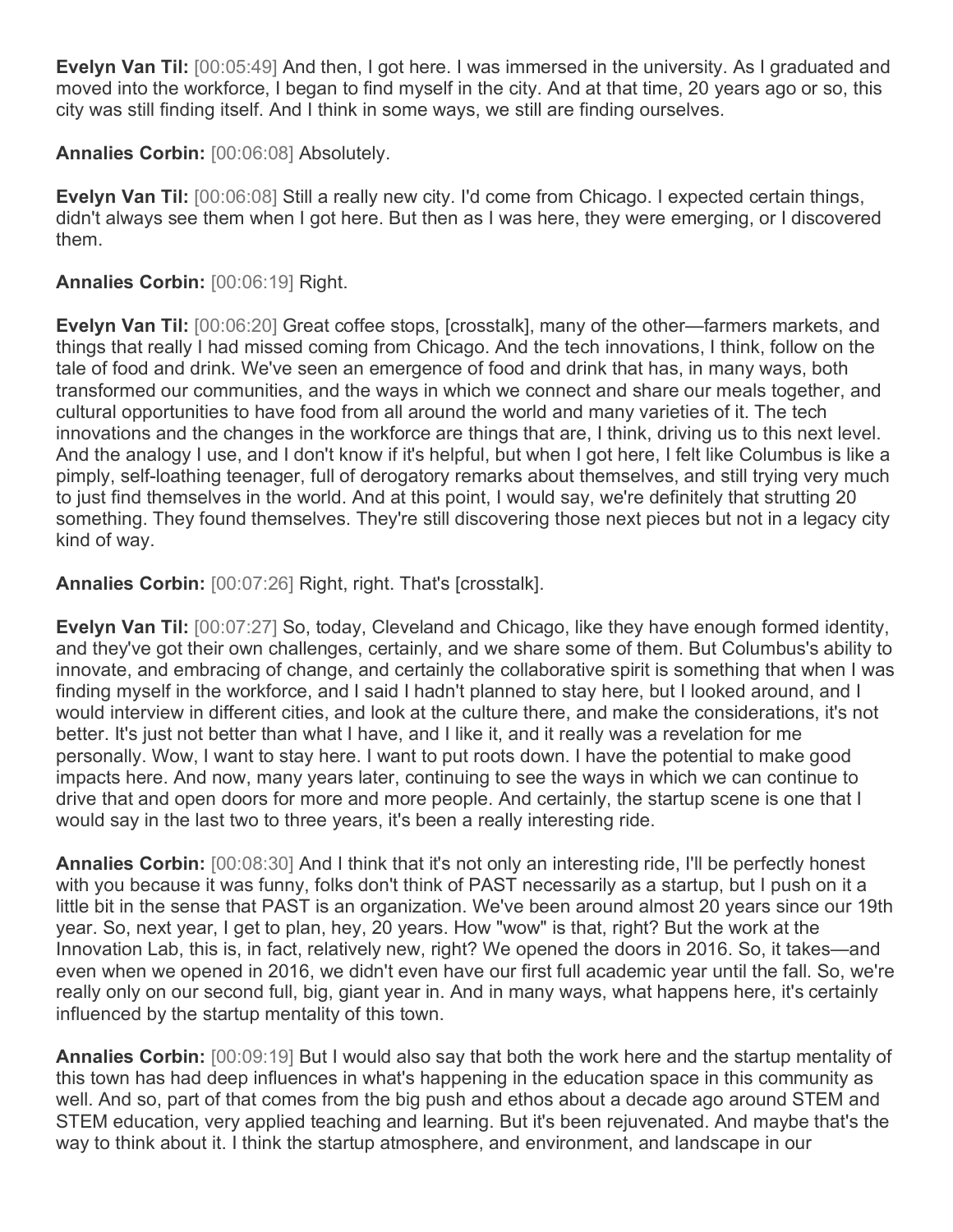community has reinvigorated the efforts around transformational education, and the rethinking, and the redesigning of educational systems as it relates to "what next".

**Annalies Corbin:** [00:10:02] And I believe that Columbus is beautifully poised to lead the world in what is next if we're willing to embrace and understand how the influences, right, that are being leveraged here can actually, in fact, be transformational if we allow them to be. And I think that's the beautiful space for me where we think about the tech sector and the work that you are doing plays in directly, whether it'd be K12, or post-secondary, or just the retooling, reskilling, and upskilling - take your pick on the word you want to use, the flavor of the day - for existing workforce or even emerging and new workforce opportunities. But that comes with a caution, right? And the caution being that we have to be really mindful that technology is nothing more than a tool.

**Annalies Corbin:** [00:10:46] And you spend a lot of time training and helping people and organizations really think about what does it mean to be a tech-savvy endeavor. And so, I want to start with that before we dig into your work with Apprenti because I think Apprenti is a natural iteration of the strength that you bring to the conversation. So, share with us a little bit about the way you think about helping folks explore and understand the power, or the influence, or even the limitations of technology.

**Evelyn Van Til:** [00:11:15] No, it's absolutely true. Transformation is there. It's happening at every level. Education, startups, and even many of the traditional businesses are very much getting involved in education, the STEM pieces in particular, a lot of good synergy there, a lot of room for growth and transformation, for sure. But in thinking about technology, it is absolutely critical, as you said, to think of that as a tool. And we think about STEM, and I like STEAM or STEMpathy is one of the terms that I gravitate towards because I really like, first one, not seeing them as just content areas-

**Annalies Corbin:** [00:11:55] Correct.

**Evelyn Van Til:** [00:11:55] ... that are distinct in discrete boxes of science, technology.

**Annalies Corbin:** [00:11:59] It's really unfortunate, right, more than a decade ago that that was the thing the feds landed on. We all get stuck living with it. But to your point, it is so much more than that. The acronym is irrelevant. Call it what you want.

**Evelyn Van Til:** [00:12:11] Absolutely. And borrowing—recognizing the strengths of all of those discipline, scenarios in the industry sectors, and borrowing appropriately for good synergy and the right tool for whatever the challenge is. Oftentimes, the arts gets forgotten in the STEM, which is why I like the STEAM.

**Annalies Corbin:** [00:12:33] We like design thinking. **Evelyn Van Til:** [00:12:35] I do love design thinking.

**Annalies Corbin:** [00:12:36] Yes. So, we actually keep trying to push on folks. They'll always talk about design thinking more than-

**Evelyn Van Til:** [00:12:42] Absolutely.

**Annalies Corbin:** [00:12:42] It's a little more encompassing. It doesn't leave. There's no letters left out.

**Evelyn Van Til:** [00:12:45] Yeah.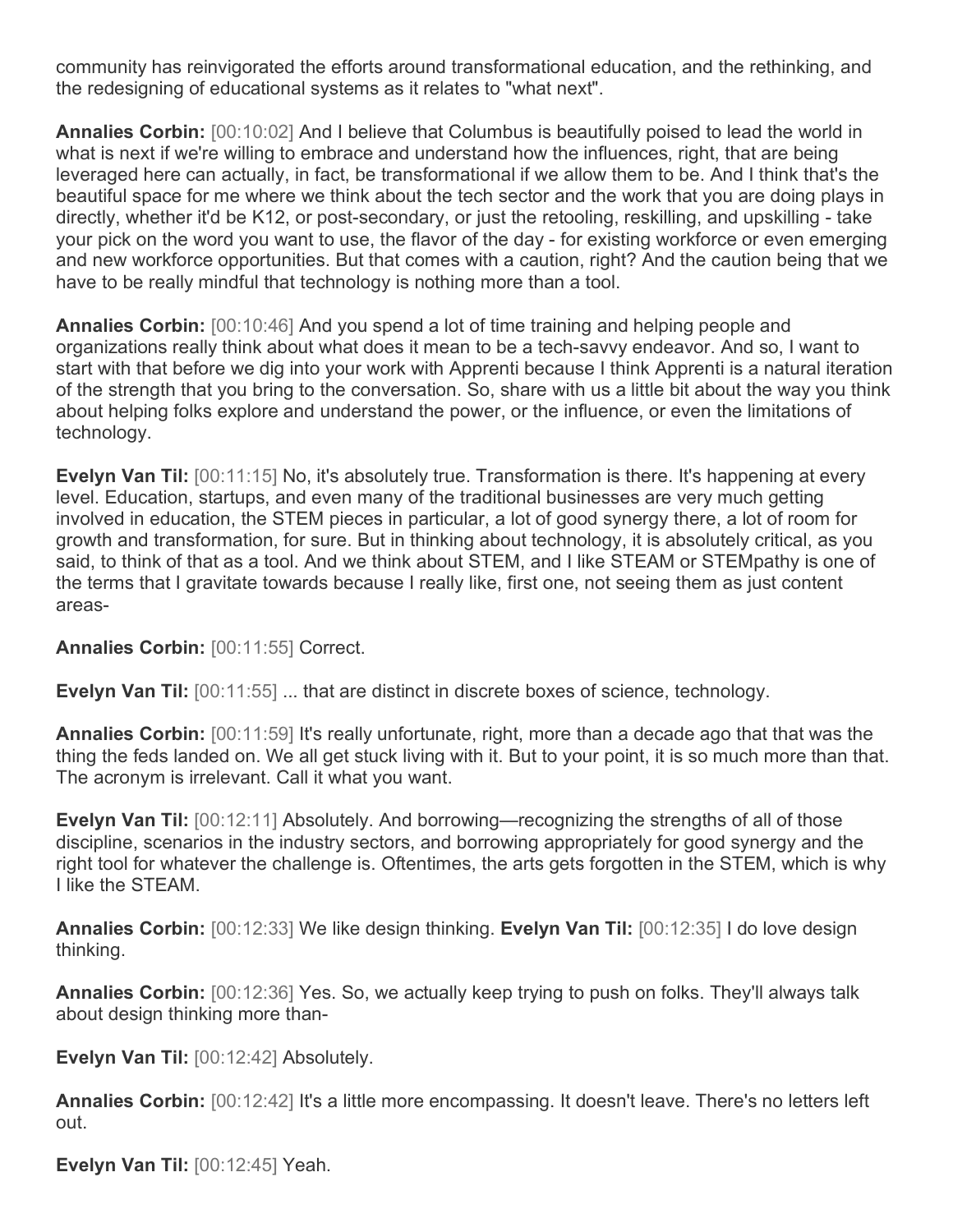**Annalies Corbin:** [00:12:46] But I have to admit, STEMPathy, that's a new one. And I'm kind of rocking that.

**Evelyn Van Til:** [00:12:50] Run with it. I offer it up. I see it pop up in a variety of places.

**Annalies Corbin:** [00:12:56] I've not seen that.

**Evelyn Van Til:** [00:12:57] And we have a group here in town that meets regularly to work on uniquely human STEM, uniquely human skills related to STEM education.

**Annalies Corbin:** [00:13:09] Absolutely.

**Evelyn Van Til:** [00:13:09] And that's where I think weaving behind those content areas and really embracing the full human. And the human development, the empathy, the creativity, the innovation, all of those value-oriented pieces are things that are being built in K to 12 and through the duration of our life. The tech is an add-on. The tech is a tool. And I—also, the thing I would add to that is, oftentimes, when we're talking about tech, when we're talking about startups, it may lean into thinking that the technology has to be developed. It has to be computer science. It has to be coding. It has to be high tech versus low tech. And I think that's really a limiting piece. In the same way that I would push back against hard skills, soft skills, and use that uniquely human skills and technology skills as preferred nomenclature because we get too boxed in. We don't have the ability to grow if there's a binary opposition.

**Annalies Corbin:** [00:14:15] Correct.

**Evelyn Van Til:** [00:14:16] If there is a I'm in tech or I'm not in tech. And we're not recognizing the various ways in which the human—we've always had technology. I mean, it's kind of one of the things that makes it human.

**Annalies Corbin:** [00:14:27] Human, that's right.

**Evelyn Van Til:** [00:14:28] From fire forward.

**Annalies Corbin:** [00:14:29] It's one of the tenets, right?

**Evelyn Van Til:** [00:14:31] Yeah.

**Annalies Corbin:** [00:14:32] One of the tenets that those anthropologists—we know a few of them. Right?

**Evelyn Van Til:** [00:14:35] Just a few.

**Annalies Corbin:** [00:14:35] Just a few. But they say, "Hey, there's a difference between this human over here and this not has made it to human status."

**Evelyn Van Til:** [00:14:43] We know many-

**Annalies Corbin:** [00:14:45] Tools.

**Evelyn Van Til:** [00:14:45] ... many—the other animals-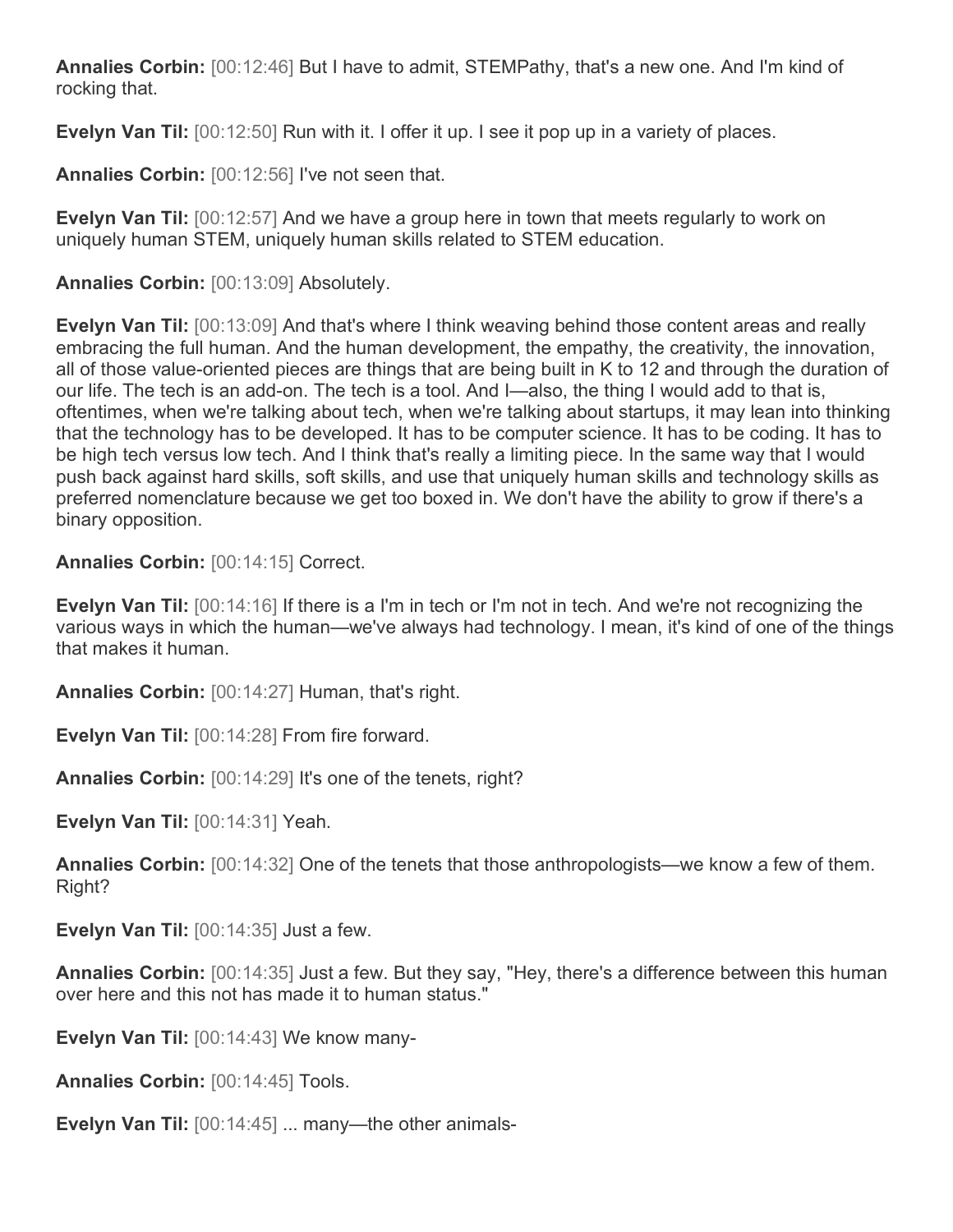**Annalies Corbin:** [00:14:46] Absolutely.

**Evelyn Van Til:** [00:14:47] ... in addition to humans-

**Annalies Corbin:** [00:14:48] Right, right.

**Evelyn Van Til:** [00:14:49] ... because humans, of course, are animals. **Annalies Corbin:** [00:14:50] It's one.

**Evelyn Van Til:** [00:14:50] Yeah.

**Annalies Corbin:** [00:14:50] One defining factors.

**Evelyn Van Til:** [00:14:51] It is one of the defining factors. It's a used tool.

**Annalies Corbin:** [00:14:53] But it is an important one to recognize, back to your point, right, that we've always used tools, right? And so, to not lose sight of this thing, but this whole collective set of things are, in fact, just a tool. It's what we do with them.

**Evelyn Van Til:** [00:15:05] Absolutely.

**Annalies Corbin:** [00:15:06] It matters.

**Evelyn Van Til:** [00:15:07] That's the empathy part.

**Annalies Corbin:** [00:15:08] Absolutely.

**Evelyn Van Til:** [00:15:08] That's the ethics part. That's the creativity, the innovation piece.

**Annalies Corbin:** [00:15:11] Correct. **Evelyn Van Til:** [00:15:12] And that's why it's really important to push back on any compartmentalization of the content areas-

**Annalies Corbin:** [00:15:20] Correct.

**Evelyn Van Til:** [00:15:20] ... and the sectors. We're still trying to find our way in how do we talk about things and not get sucked into tech startups versus business, which, fundamentally, if you're a business, and you don't think of yourself as a tech business, we need to think about how you're using technology in your business.

**Annalies Corbin:** [00:15:42] Exactly.

**Evelyn Van Til:** [00:15:43] You're not leveraging all of your tools. **Annalies Corbin:** [00:15:45] It's the 21st Century, girl.

**Evelyn Van Til:** [00:15:46] And tech is not just like the admins in the basement, resetting your password, and giving you devices. Like it's really a driver for every component of efficiency operations. I don't know a single company from like making popcorn forward that you don't use some kind of technology to track, to pay, to organize, promote. And, really, it's a piece that I think helps open up opportunities. It's to recognize it's not an either you're in tech, or you're not in tech. It's, where are you proficiency wise in technology? And how are you able to use the tools available to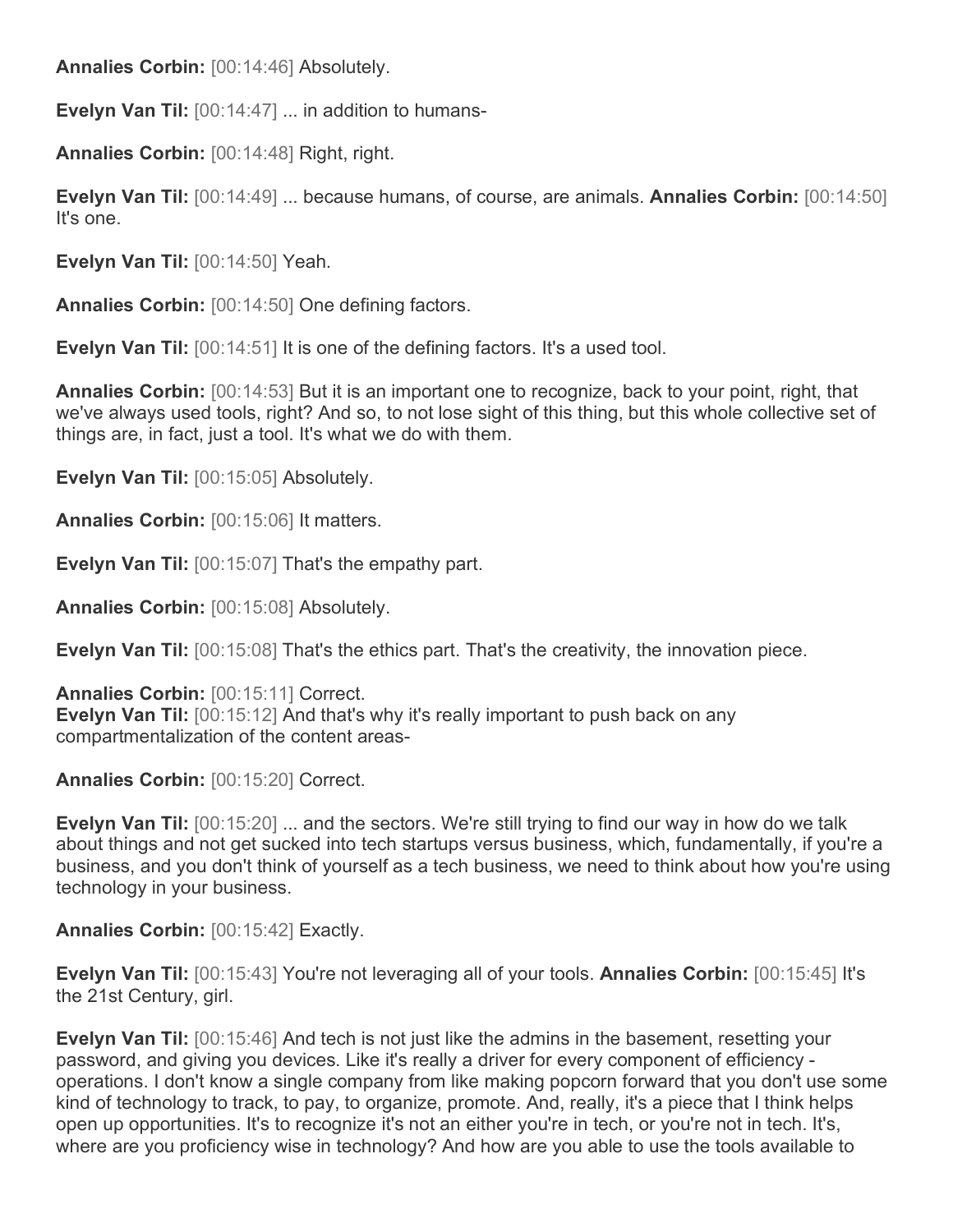you? And are they available to you because that's certainly another piece? It's having WiFi, having adequate bandwidth, digital access. There's definitely divide issues that help reinforce other social components that divide us, but recognizing that it's not about either you are or you aren't. It's about building those technical skills on top of the existing skills that you have accumulated in your life. Meet people where they are.

**Annalies Corbin:** [00:16:49] Right. And that's critically important, right? Because there's a lot of folks that are terrified of how to get themselves savvy enough to effectively and efficiently use this thing. I know I need to use it. I know it's now part of my everyday life. But what do I do with that? And we certainly, certainly see it across a wide array of stakeholders. And we bump up against it on an ongoing and regular basis in school, right?

**Annalies Corbin:** [00:17:19] So, I want to talk a little bit about sort of a K12 space before we move on to how that been has an impact or drives against the future work stuff that we've got going on right now because the two are linked, right? And the reality of it is that until we can get our K12 to think about this transitional moment, that they're all sitting in a little bit differently, and embrace it for the potential that it has and not the set of switches that we perceive it to be in a very old school analogy, but what I'm thinking about is the fact that we still see what we do in the classroom, oftentimes, as the day-to-day. And then, the technology is something that's floating around quite literally in the air around us, right? But it's not something that we're using as a guiding principle in many ways to inform the way we are actually delivering education. And we could.

**Evelyn Van Til:** [00:18:19] We absolutely can. I guess, I would start by validating that it's completely understandable that people might be afraid of technology or-

**Annalies Corbin:** [00:18:25] Absolutely.

**Evelyn Van Til:** [00:18:25] ... resistant in certain pieces, in part, because it's not always appropriate. I mean, just because it's cool and shiny does not mean we have to make an app about it, that that educational outcome is best delivered through an app, through some other technology means, but rather to think about, how do we integrate the capabilities that we already have? How do we enhance? How do we bring efficiency? And how do we support our schools in communities and break down this—well, the school in real life-

**Annalies Corbin:** [00:19:00] Right, exactly.

**Evelyn Van Til:** [00:19:01] ... kind of mental divide that happens that makes it seem like what we're doing in schools isn't real life because it should be and it is. And the students in the schools are very much living their lives. It's really, I think, something that, in part, is a larger challenge of education, and funding, and access. And some people have it. Some people don't. And addressing some of those pieces. And, I think, also, the last 20 years have brought a lot of change in technology and in education. And we constantly—teachers are doing a lot. Teachers are doing incredible job with what we've given them. And it's a really hard row to tow, something that I think it requires a holistic approach. It requires industry to be engaged, and, certainly, larger players to bring those resources to bear, so that teachers and schools have what they need.

**Annalies Corbin:** [00:19:52] So, when you think about as Evelyn Van Til on this journey, when you think about the future work, and where and how K12 intersects with that, what's the thought bubbles?

**Evelyn Van Til:** [00:20:07] It's a great question, and it's something I do think about a lot. I am very worried about people in their 20s, their 30s, 40s, 50s who have a lifetime ahead of them to work, but I also think about the foundation that we're building and the need for there to be a solid foundation.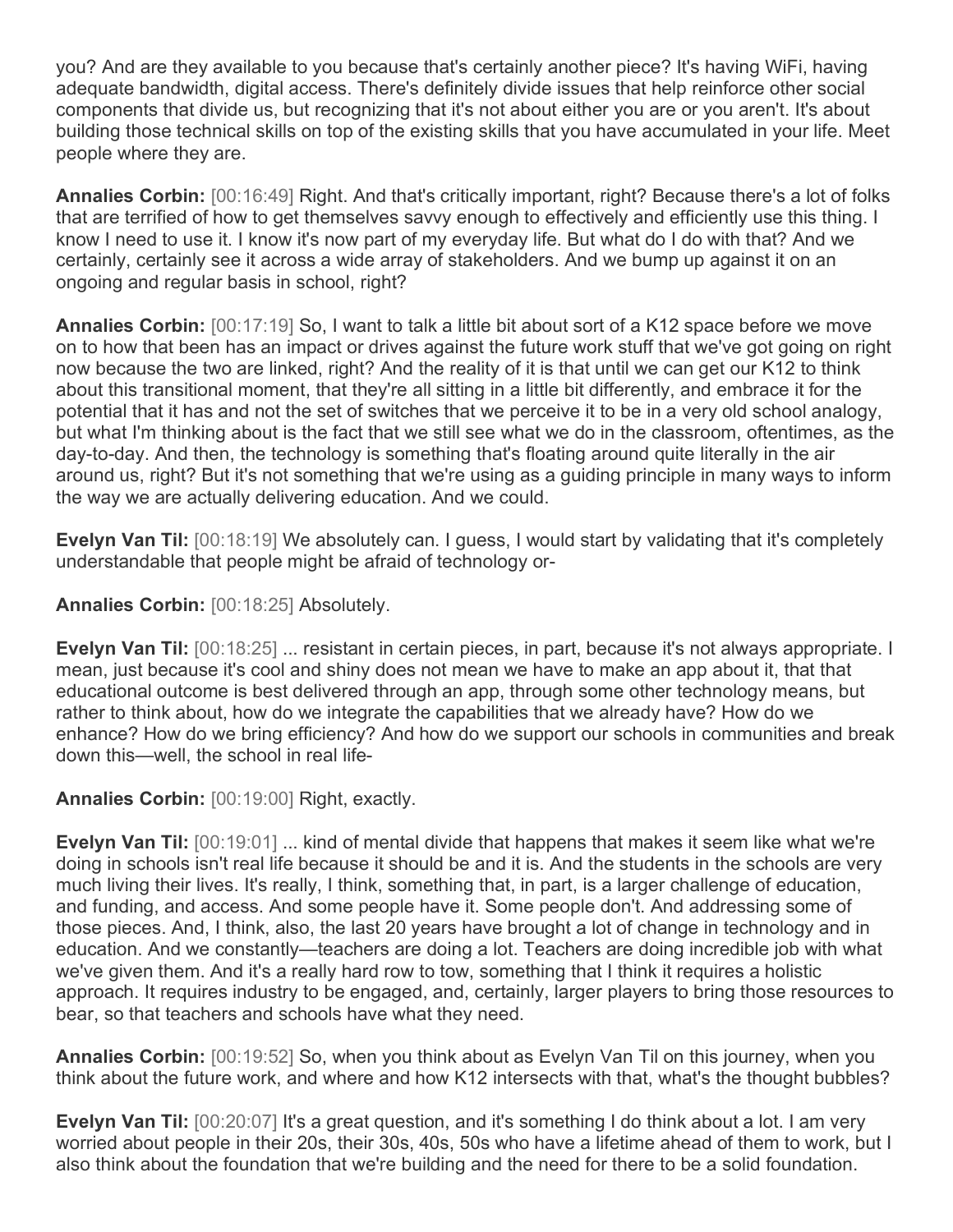And one of the first things that comes to mind is those uniquely human skills and how important it is to not just push technology into the classroom, but to validate the very real human development that we are sculpting, fermenting, and shaping, growing, and to do it in really more empathetic ways and more empathetic with the teachers, more empathetic with the systems. And certainly we've seen some shifts in how we're talking about assessments and how we're talking about social emotional. Certainly, that's been a real shift, I think, in K to 12, certainly in Ohio-

**Annalies Corbin:** [00:21:00] Oh, absolutely. Nationwide, it's a real push the last two years, in particular. I mean, it's always—it's been there for a long time, but I would say because of changing landscape of legislation, in particular, we are seeing additional push and recognition that, somehow or another, we have to take a step back and not lose sight of that.

**Evelyn Van Til:** [00:21:17] Absolutely. And building that emotional intelligence. **Annalies Corbin:**  [00:21:19] Right.

**Evelyn Van Til:** [00:21:20] Because the tech is going to change, and like an insistence on-

**Annalies Corbin:** [00:21:23] By the moment.

**Evelyn Van Til:** [00:21:24] Yeah, as I talk, right? So, as we think about where technology belongs in K to 12, I think it's less important to teach specific tech and more important to teach lifelong learning, teach empathy, teach these uniquely human skills, and encourage people to see it as, "I'm not working towards graduation," which is often one of the limiting-

**Annalies Corbin:** [00:21:51] Yes.

**Evelyn Van Til:** [00:21:51] Yeah, right?

**Annalies Corbin:** [00:21:54] We're cheering. We're cheering over here for our viewers, but like, "Yes! Yes!"

**Evelyn Van Til:** [00:21:59] Yay! Because—and I've been involved in higher ed as well for a long time, where graduation rates was a big focus of much of my work at OSU. It was improving the graduation rates. And with that, though, comes the cost of deferred thinking.

**Annalies Corbin:** [00:22:17] Right. Graduation is great, but it is not enough. And it shouldn't be the bar by-

**Evelyn Van Til:** [00:22:22] Correct.

**Annalies Corbin:** [00:22:22] ... which we are trying (A), to measure; or (B), where our attainment is. It's just the thing I do along the way.

**Evelyn Van Til:** [00:22:30] Absolutely. And in some ways, again, I think about shifting our visual mindset of, are we marching along a timeline, a narrative of, "I was born, I went to school, I get a job, I die," or some kind of very-

**Annalies Corbin:** [00:22:46] Regimented.

**Evelyn Van Til:** [00:22:46] ... regimented, prescriptive, limiting, time-oriented progressive lens, but to one of more of the casserole of really building, and adding layers, and day two lasagna.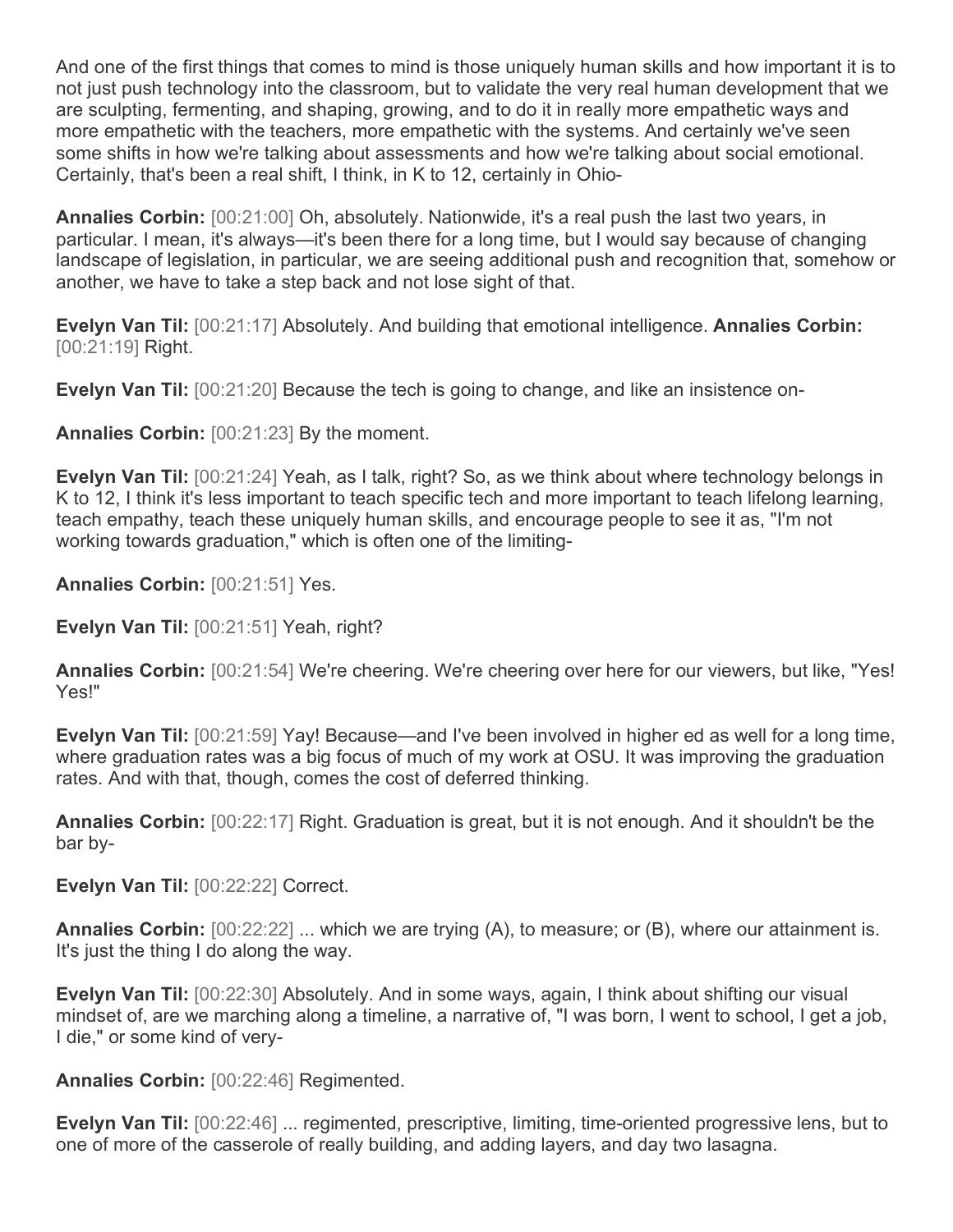**Annalies Corbin:** [00:23:01] I was going to say, you're a lasagna maker at heart, aren't you?

**Evelyn Van Til:** [00:23:08] It's like the best.

**Annalies Corbin:** [00:23:08] Yeah, yes.

**Evelyn Van Til:** [00:23:08] Right?

**Annalies Corbin:** [00:23:08] More flavorable.

**Evelyn Van Til:** [00:23:08] Tastes good. Exactly.

**Annalies Corbin:** [00:23:09] Day two, the sauces, everything, absolutely.

**Evelyn Van Til:** [00:23:12] Yeah. I mean, any sauce maker, that once—when the flavors can come together.

**Annalies Corbin:** [00:23:16] Yeah.

**Evelyn Van Til:** [00:23:17] And one of the challenges that I know I share in my educational journey, K12, and I hear it, echoes of it in all kinds of people is the disconnect between the thing I'm learning and why I'm learning.

**Annalies Corbin:** [00:23:31] Exactly, exactly.

**Evelyn Van Til:** [00:23:33] And that's a-

**Annalies Corbin:** [00:23:33] And The understanding of the learning, right? And that is where that disconnect happens. And a lot of what we believe here in the foundational basis of why we even started this crazy thing way back when, right, almost 20 years ago now is that recognition that there was a tangible and fundamental disconnect in the kiddos that were coming to me in grad school and my colleagues who launched the PAST Foundation, who are showing up in our programs capable. There was no question about capable. Great test takers, fabulous test takers, no clue about why or a willingness to understand and learn. It was a disconnect between, "I'm gonna do this thing. And to do this thing, I have to engage in the act of learning. And it's a willingness to constantly learn new things and to recognize I never have a complete answer.".

**Evelyn Van Til:** [00:24:32] Absolutely.

**Annalies Corbin:** [00:24:33] That is really, really tough for folks to wrestle with in our

traditional, as you pointed out, very linear perceived progression.

**Evelyn Van Til:** [00:24:43] Absolutely.

**Annalies Corbin:** [00:24:44] How do we change that mindset?

**Evelyn Van Til:** [00:24:47] I mean, there's no silver bullet. So, I mean, I wish I-

**Annalies Corbin:** [00:24:50] Oh yeah.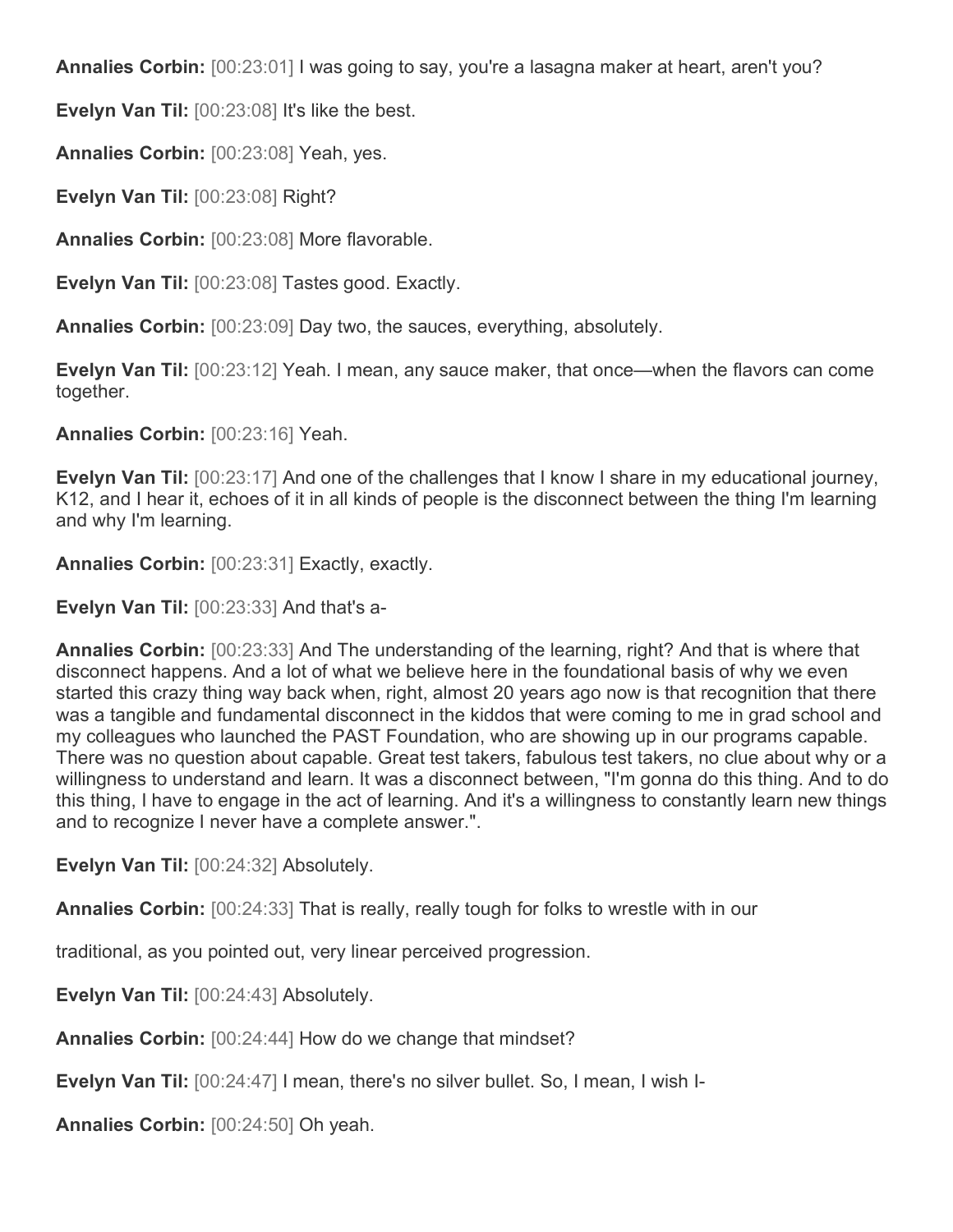**Evelyn Van Til:** [00:24:50] ... Like, "Oh, buy my product," and-

**Annalies Corbin:** [00:24:52] Wait. You come here? Or we have—you're supposed to come with silver bullet, Evelyn.

**Evelyn Van Til:** [00:24:56] But one of my things that I have seen in working with people is that mental shift, often, happens with those visual components of really flipping the timeline, and being like everything that you've ever done matters, and your degree matters, the TV shows you watch matter. Like all the things - the components, the conversations, the food you've eaten - all of it matters. It's all a cumulative value because it all contributes to the flavor that is uniquely you. And that unique youness is something that I think we're still finding our way towards in education. I think the trend still from long ago is that normalization.

**Annalies Corbin:** [00:25:35] Right.

**Evelyn Van Til:** [00:25:35] That forming of like an industrial product. We want to produce workers. And so, as we talk about workforce and education, I want to make it really, really clear, like that's not what I want. I'm not trying to produce widgets, but rather that every single human has value, and they're valued simply by being themselves, an d that the things that make them uniquely themselves and that make me uniquely me are, in some ways, common, and in other ways, a matter of perspective because we all experience things in slightly different sequences, and in different ways, and different triggers, have different tastes, have different interests. Those interests shift over time. And engaging that lifelong learning and that sense that you're not fully baked or done until you're like ready to check out. I mean, my grandma is a hundred, she's got plans. Like she has the things she wants to do.

**Annalies Corbin:** [00:26:33] [Crosstalk].

**Evelyn Van Til:** [00:26:34] And that interest, that engagement, that sense that like I matter, and my voice matters, and my leadership matters is something we have to instill in everyone. And it's not about following leaders, or being a widget, or stamping people into a particular consumable format. It's about helping them see themselves as an ongoing growing person with value and finding their way in their community to make that impact that they know they can. And that impact will shift over their lifetime. But everyone plays a part, and I think no stone soup.

**Annalies Corbin:** [00:27:16] Exactly.

**Evelyn Van Til:** [00:27:16] Well, as I come back to you all the time is we may not—each in our ourselves have everything we need, but together, you've got cabbage, I've got potatoes, you've got some chickens, we'll make some delicious, delicious, and very nutritious stew.

**Annalies Corbin:** [00:27:32] Yeah. No, absolutely. And it's ironic that you you pull that example. I vividly remember that from school.

**Evelyn Van Til:** [00:27:41] Right?

**Annalies Corbin:** [00:27:41] Yeah. So, one of those lessons that sticks with.

**Evelyn Van Til:** [00:27:44] It's a leadership. It's one of those things I would give it to every person who thinks of themselves as leader.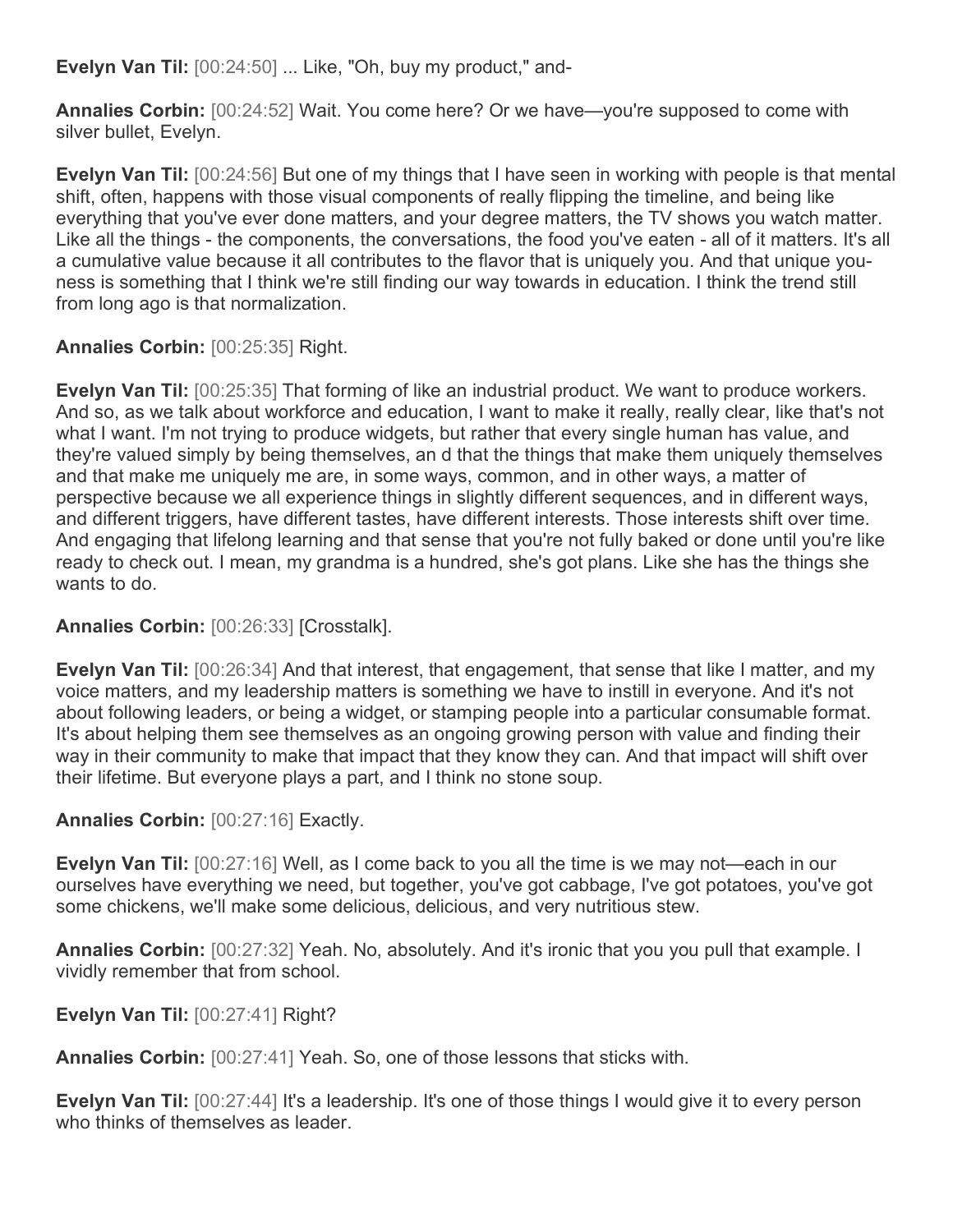## **Annalies Corbin:** [00:27:49] Yeah.

**Evelyn Van Til:** [00:27:49] And urge them to think about the people they manage and the people that they oversee, whether that's their classroom, [indiscernible], every one of those students has something to bring.

**Annalies Corbin:** [00:28:00] And I tell people all the time because I get asked the question frequently, what is the magic, right, that led to the building of this organization, this endeavor, the work that you do? And my response is always quite simple. There's no magic for starters. But I think it lends itself from recognizing all of the skills or the qualities, whatever label you want to put on it, that every individual in that organization doesn't have, right? And recognizing your own. So, for me, as a leader, "Hey, I'm great at X, Y and Z, but I really stink at get A, B and C," right? "So, I'm going to I'm gonna staff this place with people who rock at A, B and C because I don't."

**Annalies Corbin:** [00:28:43] And that is a very different way to think about the way that you lead, or you impart knowledge. And whether it'd be in your classroom or your organization, that's a big step back. And I think, K12 is in that amazing precipice space about thinking about, what's the job of a teacher? It's not what it used to be by any stretch of the imagination and nor should it be because, back to your point earlier, we don't live in that time in space anymore. And so, what we're doing has to shift.

**Evelyn Van Til:** [00:29:18] It has to shift. And I don't know if it's helpful, but when I wrote my teacher philosophy many years ago, the title of it was Welcome to English 110: How May I Take Your Order? And I was very much pulling from my background at waiting tables. You don't get to pick who comes into your classroom. You don't necessarily control all the things that are on the menu. You still have outcomes you need to achieve. You need to flip that table, so to speak, in waitress' terms. You get them through that process. And as a teacher, you're facilitating that growth.

**Annalies Corbin:** [00:29:52] Exactly, exactly.

**Evelyn Van Til:** [00:29:53] And I think shifting that perspective from, "I have to be in charge. I have to know all the things," to want to facilitation and igniting the passion, the resources, the interest, the uniqueness in each individual child is a critical piece of what teaching means. And that is a big shift, I think, from, as you said, where education was philosophically in the past.

**Annalies Corbin:** [00:30:20] Yeah, absolutely.

**Evelyn Van Til:** [00:30:21] And I think it leads us, as we think towards the future, of really valuing teachers as people who are setting foundation for the rest of people's lives-

**Annalies Corbin:** [00:30:36] Exactly.

**Evelyn Van Til:** [00:30:36] ... in many ways. They're sort of the shapers. I think about ceramics. And I go, "When you're making a pot, and you're spinning on the wheel, the motions that you make at the base, if you don't have a good base, it's off." And it's so critical, those early formative years. That early learning experience is-

**Annalies Corbin:** [00:30:55] It's forever. **Evelyn Van Til:** [00:30:55] It is forever. **Annalies Corbin:**  [00:30:56] It's forever.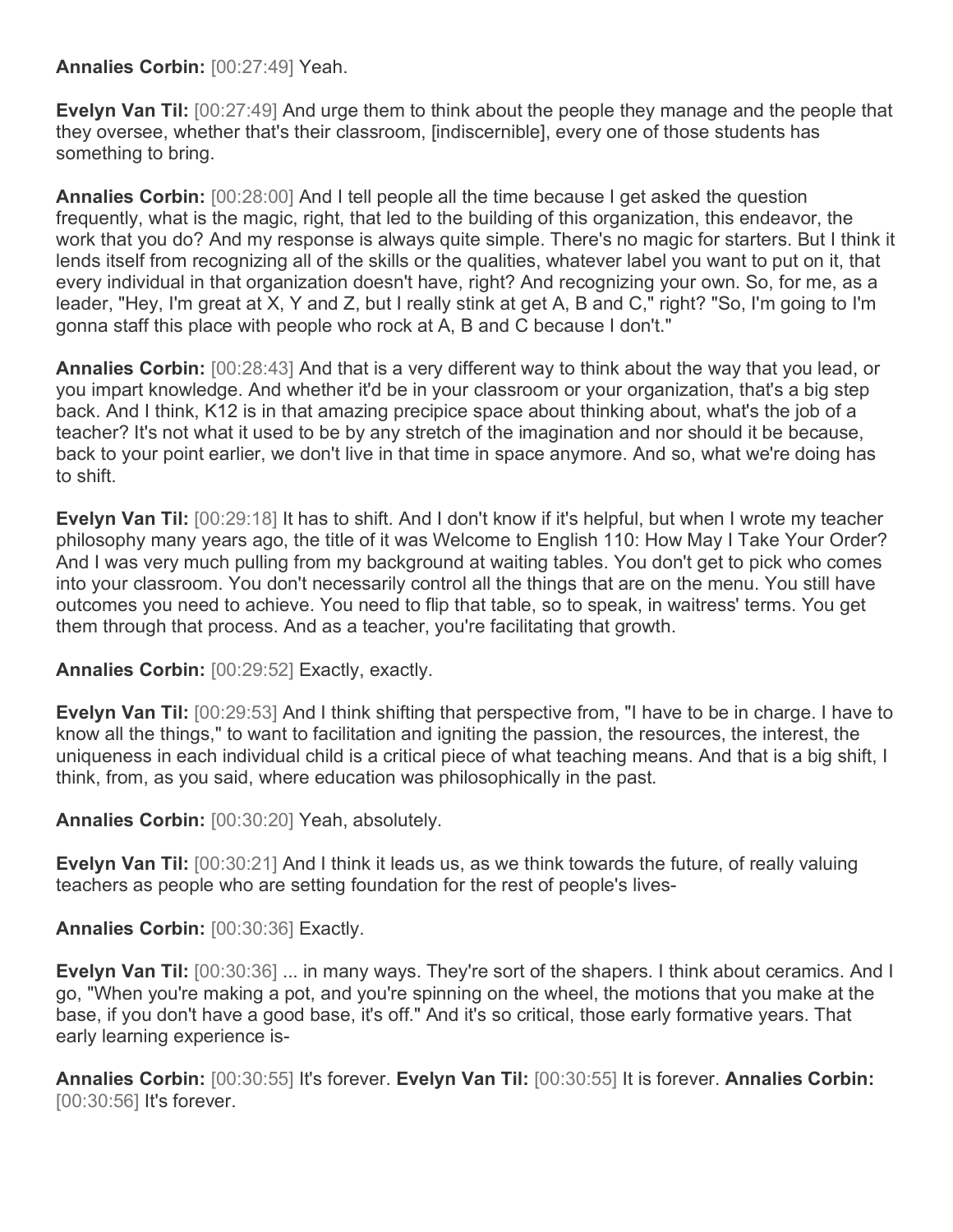**Evelyn Van Til:** [00:30:58] And you can certainly intervene. You can certainly correct and have lots and lots therapy. But kids who aren't getting access in those early years, it's something we need to confront and address. And we can't do it in schools alone. It takes an entire community.

**Annalies Corbin:** [00:31:13] It does take a community. And the thinking in the future of work space is that community-led endeavor.

**Evelyn Van Til:** [00:31:27] Absolutely.

**Annalies Corbin:** [00:31:27] And at the end of the day, right, that's really what we see happening is that business industry, our community, our civic associations, our volunteer groups who are out there in our cities and our countryside, providing the services, or lending expertise as folks really shift and think about the stuff that they've got going on are really kind of working in that ethos. And so with that, community wins. Talk to us a little bit about the work that you're engaging in with Apprenti. And just for our listeners, as a reminder, we spoke with Kevin Gadd in one of our earlier episodes, and we touched just just briefly on the work with Apprenti. But I think that it's a beautiful segue from the journey that you've had and where the impacts and the inputs in terms of what we're talking about really of come to play. So, tell us a little bit about Apprenti, in particular, about how your mindset and your experience inside of the Apprenti group is going to matter.

**Evelyn Van Til:** [00:32:35] Absolutely. So, I had been running a tech boot camp, and I've seen this need to connect to education and applied experience. Big believer in education, but it needs to be connected to applied experience for folks to get traction. And in particular, given the changes in the workforce, we have a lot of folks in their 20s, 30s, 40s, 50s who have many years left in the workforce and whose previous training has not prepared them for today's jobs and future jobs.

**Evelyn Van Til:** [00:33:05] So, Apprenti really sit in this great space where we're working with people 18 and above who are work-eligibles in the united states, have a GED high school diploma, and who are interested in increasing their technical skills. We have an assessment online that it looks at people's aptitude. You take it up to three times to improve your scores, but the amazing thing, we're moving those barriers of you have to have a college degree, or you have too much experience, or the experience isn't "relevant" to what we want you to do over here in technology, when, in fact, many of the questions that we're really addressing in future of work is related to human skills. It's related to those customer service skills, the patience, the ability to work with people and teams, the creativity, the ethics of things.

**Evelyn Van Til:** [00:34:00] And most of us, I think it's like 1:5 or 1:3, have worked in food service, started our careers, I worked 4 years and McDonald's and learned a lot of really important life lessons about how to work, how to work with people at McDonald's that I continue to carry with me through my entire life. And as we look at changes in workforce, many of those jobs are going away. Those front cashier order, Wendy's, McDonalds, other employers have announced they're launching nationwide kiosks to replace.

**Annalies Corbin:** [00:34:32] Right, right.

**Evelyn Van Til:** [00:34:33] So, we look at, how are we going to continue to prepare people with these human skills for emerging work when a lot of the entry level work that people have been doing is getting automated out? Whether that is in retail, or food service, and many other sectors, we're seeing that shift. And so, we need to confront that and think about how do we retrain, how do we continue to allow for that human growth? We can't just once-and-done it like, "Oh, you graduate from high school. You're done."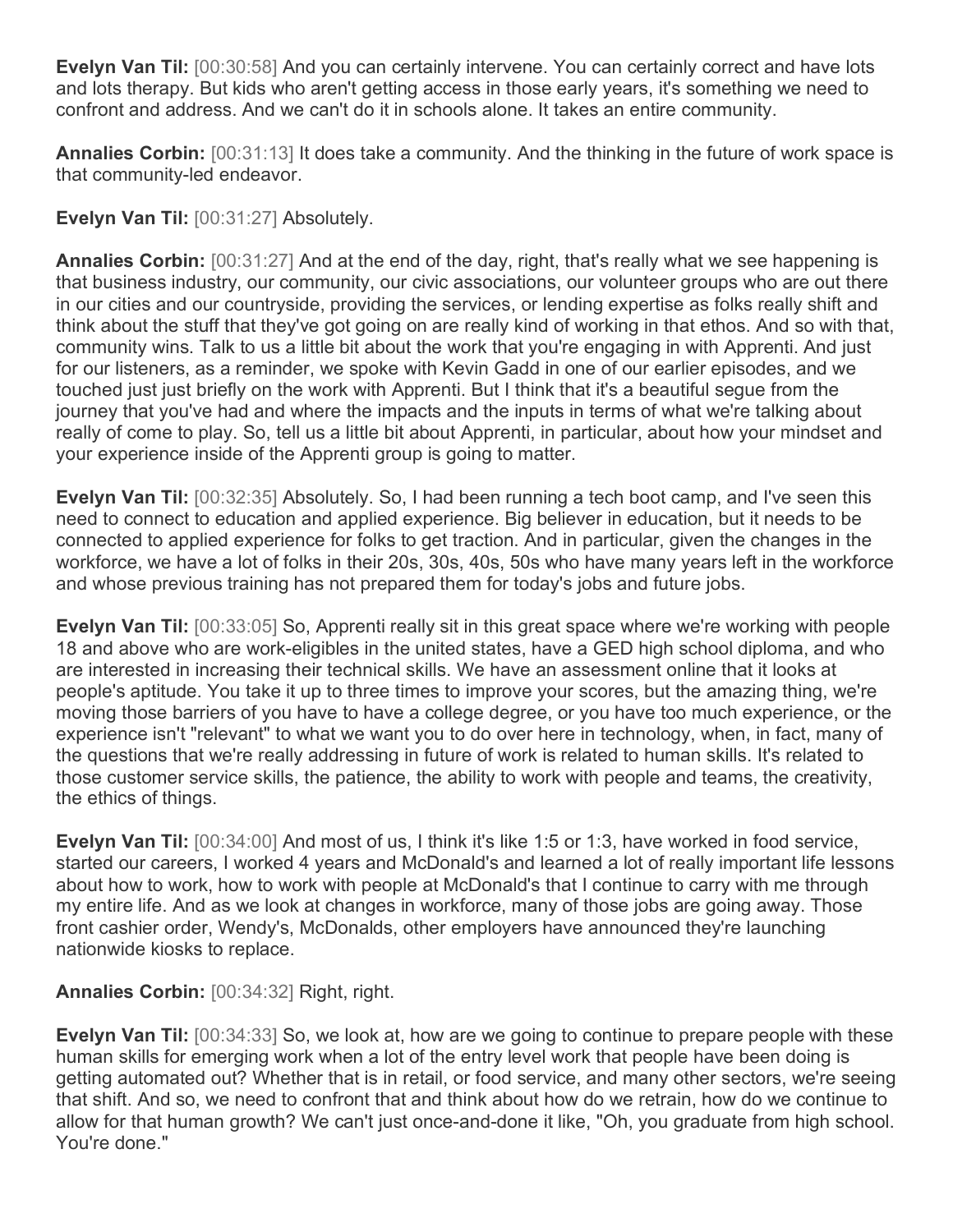**Annalies Corbin:** [00:35:07] Right.

**Evelyn Van Til:** [00:35:08] "You graduated from college, you're done," because you're not. And how do we maintain that access for people to have work in retail, have work in food service, have serve in the military, have done various different occupations, and be 27, and need to get a job and support themselves but, also, have access to training that makes their skills relevant to the work needs to be done. And so, that's what Apprenti is really doing. It's working in that great in-between space of sourcing applicants who are high-quality, work-ready people, and working with industry to identify places for apprentices to be, connecting them with training partners and providing a wonderfully structured, deep experience, where we're not just graduating people and being like, "Well, good luck. Good job. We're over here in career services."

**Evelyn Van Til:** [00:35:59] I mean, I've done that work, and you're bailing out an ocean in many ways because you haven't done the preparatory work long way. They're just now waking up to, "Oh, my goodness. I should've been networking this whole time." And Apprenti provides a recipe that's proven in apprenticeships, that we've seen work in the trades to do micro-credentialing, short-sprint education, and pair it with on-the-job training.

**Annalies Corbin:** [00:36:26] And it's becoming a trend that, I think, for the better is now coming back into mainstream education, right? We got rid of it for many years. We were so much of modern industrialization. It was based on that apprentice model from way back then.

**Evelyn Van Til:** [00:36:43] Absolutely.

**Annalies Corbin:** [00:36:43] And then, we we kind of got rid of it, right? And-

**Evelyn Van Til:** [00:36:45] Well, there is a whole glorification of college.

**Annalies Corbin:** [00:36:47] Absolutely.

**Evelyn Van Til:** [00:36:48] I have to go to college. And we got rid of woodshop. We got rid of home ec. And that space in which we made things with our hands, applied that knowledge, used mathematical principles to measure-

**Annalies Corbin:** [00:37:02] Right, right.

**Evelyn Van Til:** [00:37:03] ... and cut and look.

**Annalies Corbin:** [00:37:03] Yeah. We we shifted away from the applied into the theoretical. We made this massive pendulum swinging, right? And the pendulum, they always come back.

**Evelyn Van Til:** [00:37:13] Absolutely.

**Annalies Corbin:** [00:37:14] It's the beauty of the physics of the pendulum, right?

**Evelyn Van Til:** [00:37:16] Always.

**Annalies Corbin:** [00:37:17] And so, it is, in fact, coming back. And what I—the beauty of what I see in this particular pendulum swing is that I believe and it is my hope that K12, high school, in particular, and that really emerging space will see the value of reintegrating apprenticeship principles, whether traditional apprenticeship in the way you think about it, or a school or community might opt into it, but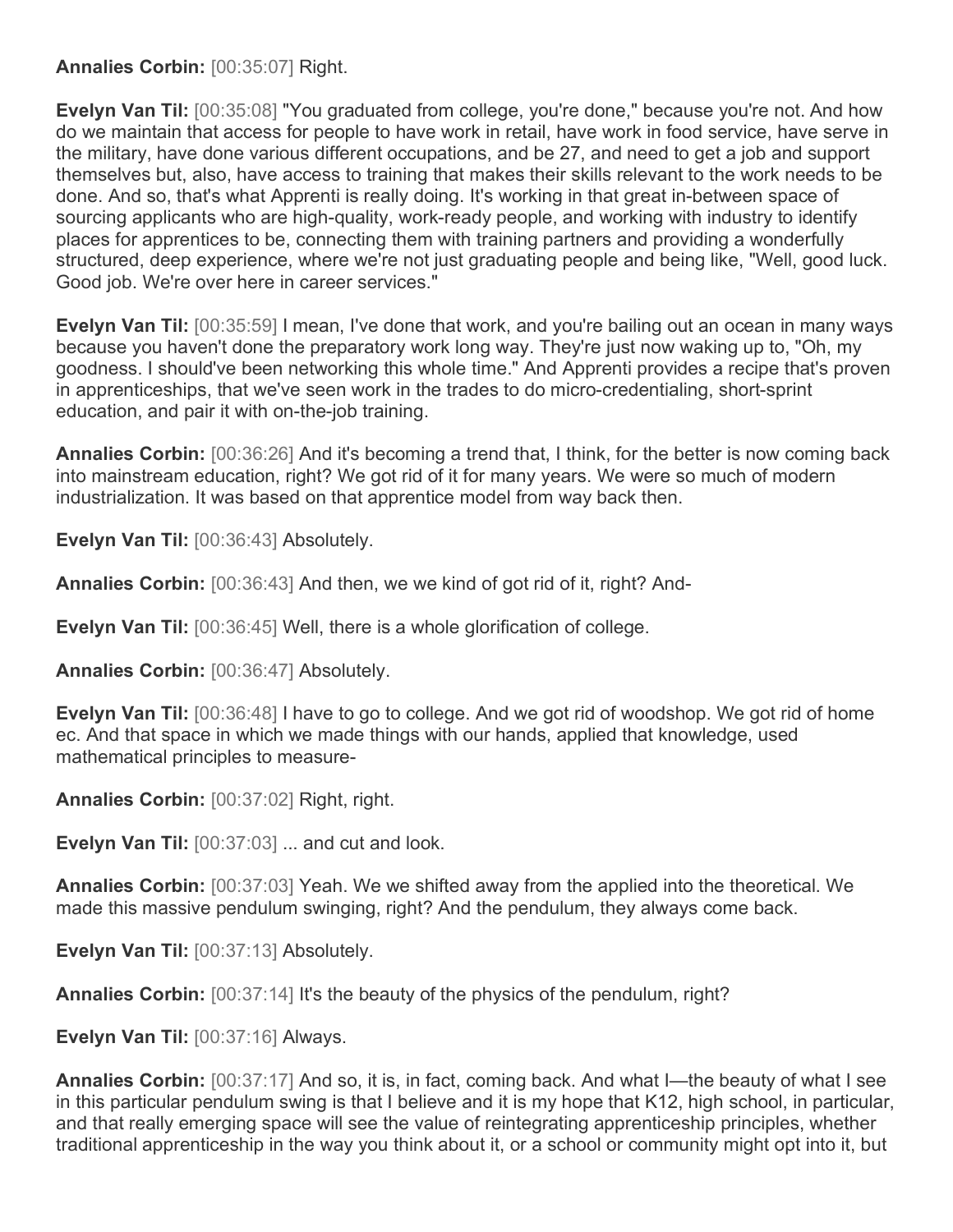to see the value in exactly what you're talking about, the short sprint, the learning that's multiple credentials, the stacking of an experience because you're giving young people tangible wins to feel confident and good about (A), the progress that they're making in a real sort of setting, but more importantly, the contribution that they're making into what they're learning because in the apprenticeship model, the apprentices are making as much of a contribution as the mentor and the teacher.

**Evelyn Van Til:** [00:38:09] Absolutely. I think there's a lot of lessons to be learned. And I think that pair programming is a great way to think about that. And for anybody who's not familiar, it is where you're pairing up literally one or two people, teaming up, it could be three. But oftentimes, you're learning no matter where you're coming from. So, you may have been working in a language and programming in a language for a long, long time. But if you pair up with someone who's relatively new to their language, not only will they learn from you, but, oftentimes, you learn from them. There are often shortcuts, different ways of doing things, or even just questions that people might ask that cause you to rethink. "Why is it that we have done that? Maybe that isn't the best way." And I think it's important to give all people options to choose and continue to reinvent themselves. And one of the challenges that I know I face, many other people face, is you really are only picking things from things you see. Whether you're a kid, an adult, most people pick from a box of crayons they see.

**Annalies Corbin:** [00:39:13] Right. You can't do what you don't know.

**Evelyn Van Til:** [00:39:15] Most people can't see that.

**Annalies Corbin:** [00:39:16] Right.

**Evelyn Van Til:** [00:39:16] Yeah?

**Annalies Corbin:** [00:39:17] Right.

**Evelyn Van Til:** [00:39:17] I mean, like there's some people, really creative, innovative people who see things that don't yet exist and make those things happen. And that's fantastic. But the majority of us, even those who are doing that, are inspired by other people doing that.

**Annalies Corbin:** [00:39:29] Sure.

**Evelyn Van Til:** [00:39:29] We're always pulling from tradition, from the past-

**Annalies Corbin:** [00:39:32] Absolutely.

**Evelyn Van Til:** [00:39:33] ... from our cultural sense of what's possible.

**Annalies Corbin:** [00:39:36] Our cultural baggage is with us.

**Evelyn Van Til:** [00:39:37] Absolutely.

**Annalies Corbin:** [00:39:38] It's guiding.

**Evelyn Van Til:** [00:39:39] And if you haven't seen people who are cloud architects or who are doing quality assurance, debugging, if you haven't seen robotics drones, if you hadn't seen the capacity of those things to transform industries, you haven't paid attention to gamification, what's happening with video games, and your only thing about video games is, "Oh, that's what my kid annoyingly plays,"